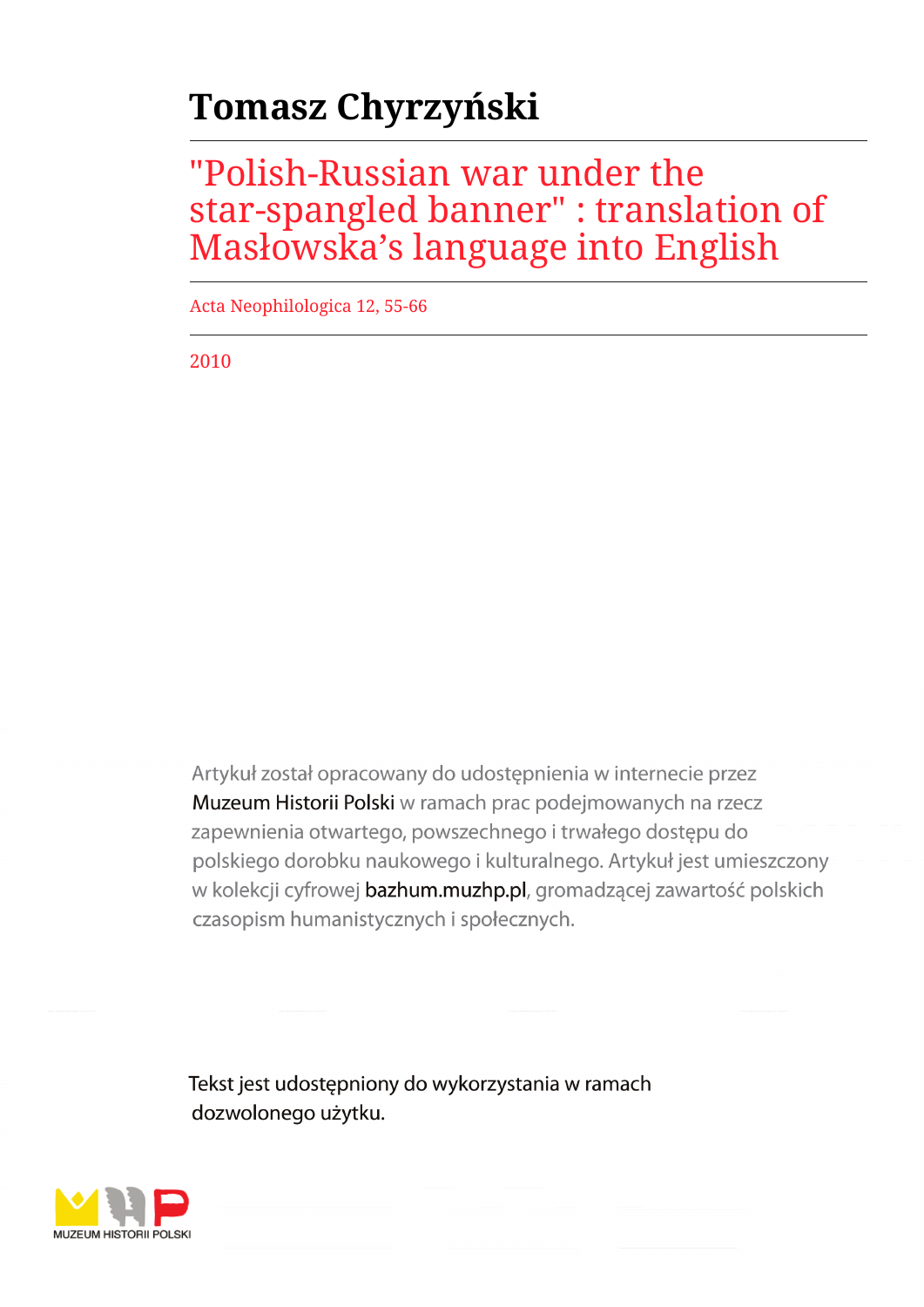**Tomasz Chyrzyński**

Instytut Dziennikarstwa i Komunikacji Społecznej Uniwersytet Warmińsko-Mazurski w Olsztynie

### *POLISH-RUSSIAN WAR UNDER THE STAR-SPANGLED BANNER* – TRANSLATION OF MASŁOWSKA'S LANGUAGE INTO ENGLISH

**Key words**: translation, target reader, non-standard language, Polish literature, Dorota Masłowska

Dorota Masłowska's debut novel *Wojna polsko-ruska pod flagą biało- -czerwoną*, published in 2002, gained publicity and the authoress started to be recognised as controversial. Masłowska's literary skills were called into question. There were critics who regarded the novel as a breakthrough in the Polish literature, on the other hand, some reviewers considered the book to lack any artistic values.

*Wojna polsko-ruska pod flagą biało-czerwoną*, translated into English by Benjamin Paloff as *Snow White and Russian Red*, is a story of a young Polish track suited "slacker", called "Silny", whose trials and tribulations are described in the novel. The protagonist who is under the influence of drugs is also the firstperson narrator who describes the war between Poland and Russia. However, the nature of the conflict is hard to define as the reader cannot really say where the reality ends and where hallucinations emerge. The book is written in the stylized language of a subculture within the dregs of society. It is characterised by a highly colloquial and vulgar style of Masłowska who constantly uses baffling figures of speech and inappropriate syntax.

Any literary work written in a culture-specific language variety forces the translator to make serious decisions. The question that needs the answer at the very beginning is whether the rendering should be treated by a prospective reader of the TL (target language) text as an obvious translation from a foreign language with traces of its distinctness or a text that makes an impression of being created originally in the language of a receiver. Thus, the translator has to choose between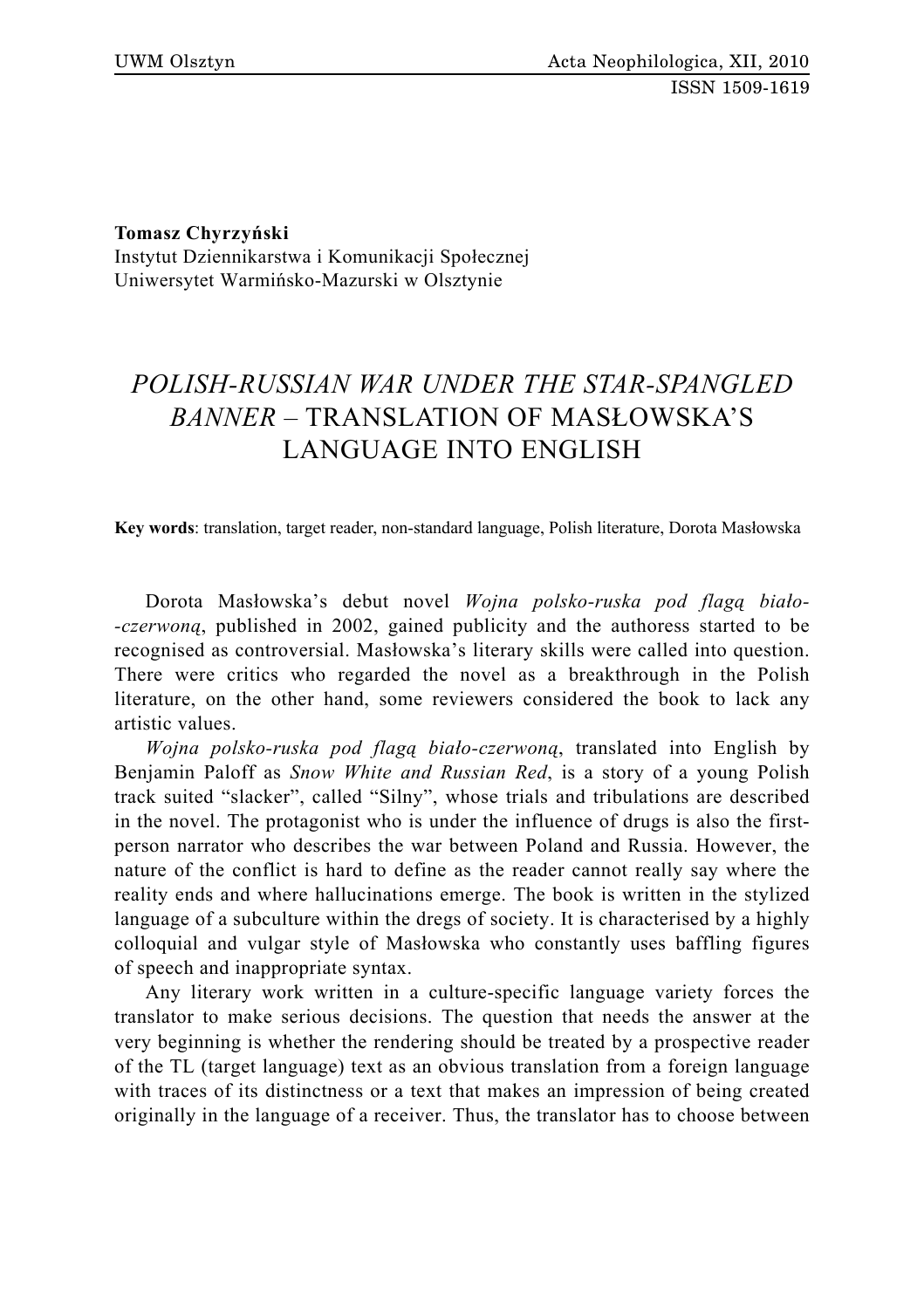two major broadly understood directions in translating – foreignisation and domestication [Venuti 1995].

Because of the specificity of Masłowska's style as well as cultural and linguistic differences between Poland and the USA (English version of the novel in question is meant for the American audience) it seems interesting to investigate what Paloff's decisions were and what they resulted in.

#### **Translation of language varieties**

Although for such scholars like Wojtasiewicz [1996], language varieties present in literary works are hardly or never translatable, other theoreticians: Berezowski [1997] or Hejwowski [2004] distinguish some techniques of dealing with the linguistic polyphony of artistic texts.

One of the techniques suggested by Hejwowski is neutralisation which consists in "replacing the marked elements of the source text with unmarked [standard] items of the TL" [Hejwowski 2004a: 190]. Thereby, an expression uttered in a variety of the SL (source language) is expressed in the standard TL, *ipso facto* the source dialect (or register) is not substituted with any target dialect (register). This technique results in the loss of the sociological background of characters and other, often funny, associations.

Another technique is functional replacement, i.e. replacement of "the SL items with *functionally equivalent* TL items" [Hejwowski 2004a: 190]. It amounts to the exchange of Polish slang with British slang, dialect of Scottish highlanders with the speech of Polish ones, etc. It may result in a distorted vision of characters through domestication because the target reader may have the impression that in the source culture characters speak in a similar, or even the same, way as in the target culture.

Moreover, Hejwowski describes stylization as another technique. He distinguishes between realistic (based on existing language varieties) and artificial (based on means invented by the translator) stylization. This method does not consist in replacing "all the instances of SL markedness by corresponding marked TL elements" [Hejwowski 2004a: 191]. The aim is to introduce elements displaying their idiosyncratic character. Berezowski [in: Hejwowski 2004a] enumerates rusticalization, colloquialization and speech defect which Hejwowski encompasses under stylization. All these stylising methods referring to realistic TL varieties domesticate the ST. Similarly to the functional replacement, they may provoke a feeling of closeness between the SL and TL and so their respective cultures. On the other hand, artificial stylization may lead to the "oddity" rather than domestication or foreignisation of the TT (target text) since the translator is given freedom. At best, if they extract certain features from both SL and TL, artificial stylization may result in a hybrid.

Another technique of translating language varieties is relativization. It consists in "marking the social distance between characters by means of honorifics"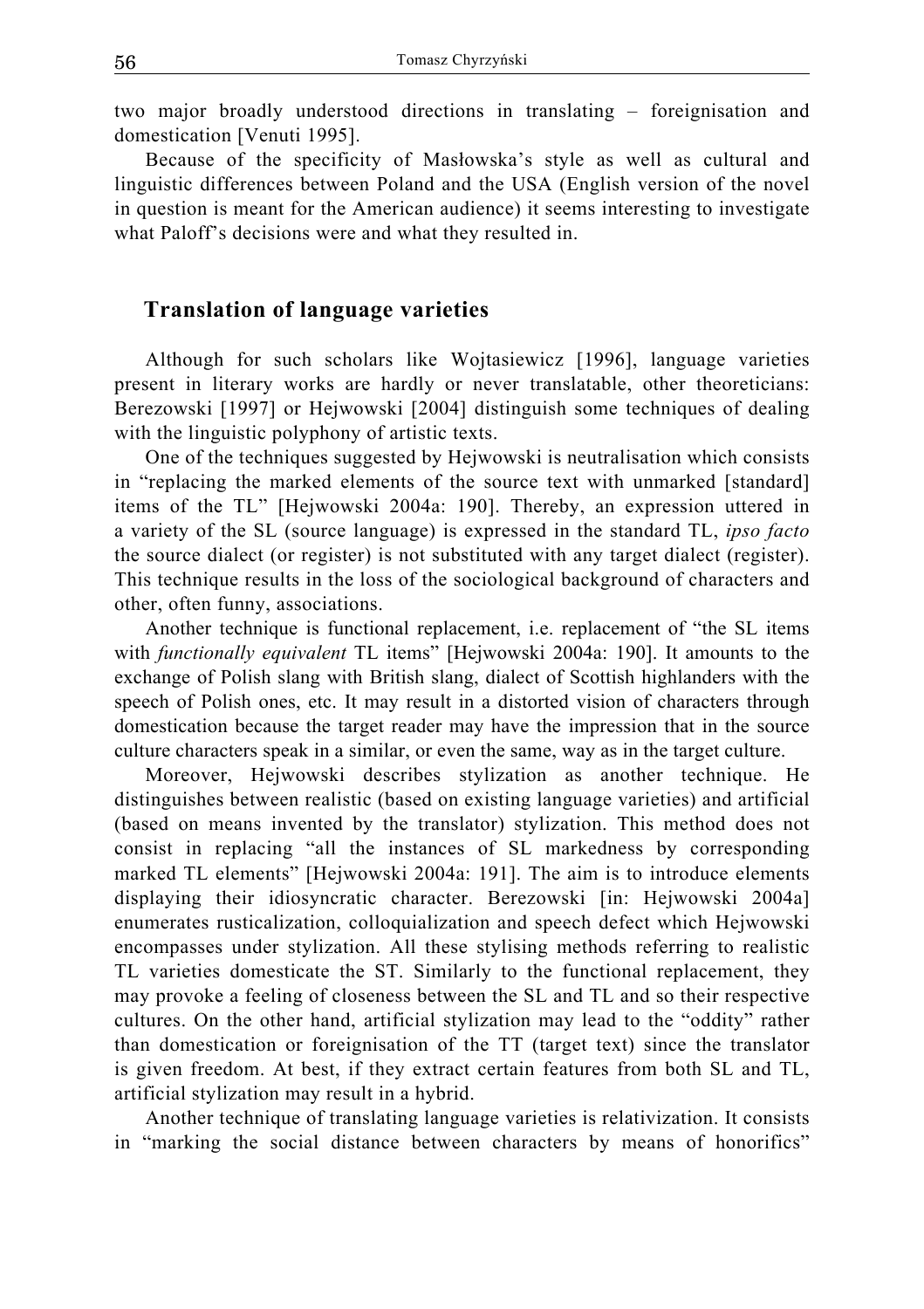[Hejwowski 2004a: 191]. It means that, for example, people from lower social classes use honorifics which emphasise higher position of a person they talk to. Relativization is a domesticating procedure which assumes the change of source means of honorifics for the target ones.

The last technique discussed by Hejwowski [2004a: 191] is elimination which consists in omitting the problematic items. It leads to the deformation of the ST and its culture. Elimination can result in the loss of the author's intentions or of an implicit message which is readable thanks to certain language varieties applied.

Language varieties are stylistic means used in literary works and translators usually endeavour to reflect them in their translations implementing various techniques. Some strategies seem to be used more frequently and others seldom. For instance, functional replacement or stylization can be regarded common since they pursue total intelligibility of the TT as they resign from the source specificity. However, one cannot consider replacement and stylization the most appropriate ones because they may provoke (mostly) illusory impression of the proximity between the SL and TL cultures. On the other hand, as neutralisation is frequent, elimination may not be popular. The former neither pursues domestication nor foreignisation, whilst the latter neglects the source culture. What is more, these techniques lead to the loss of the author's intent. Thereby they result in the translation which might be perceived as inaccurate or indifferent because it is devoid of source- or target-culture specificity. Nevertheless, according to Hejwowski [2004b: 191], the translator may encounter situations in which all the techniques fail.

#### **Chosen non-standard language expressions**

The first-person narration and dialogues in *Wojna polsko-ruska pod flagą biało-czerwoną* are written in a colloquial and vulgar register, and therefore, it is possible to discern non-standard language expressions. They are used in order to stress the lower and middle class of the characters, their adolescent age and poor education. The stylised language of the novel makes its characters more realistic.

Idioms, sayings and set phrases are the first group distinguished in this section:

- (1b) *I'm causing a circus* (p. 7);
- (2a) *nie zostało mi to powiedziane w cztery oczy przez nią* (p. 5),
- (2b) *it wasn't told straight to my four eyes, by her* (p. 2);
- (3a) *raz się rzekło i klamka została otwarta* (p. 176),
- (3b) *once it was said the lock was opened* (p. 221);
- (4a) *kurwia ręka kurwią rękę myje* (p. 219),
- (4b) *one fucking hand washes the other fucking hand* (p. 277).

All the expressions above are translated literally.  $(1a) - (a)$  is a source language phrase, whereas (b) is a target language phrase – means that the speaker

<sup>(1</sup>a) *robię cyrk* (p. 9),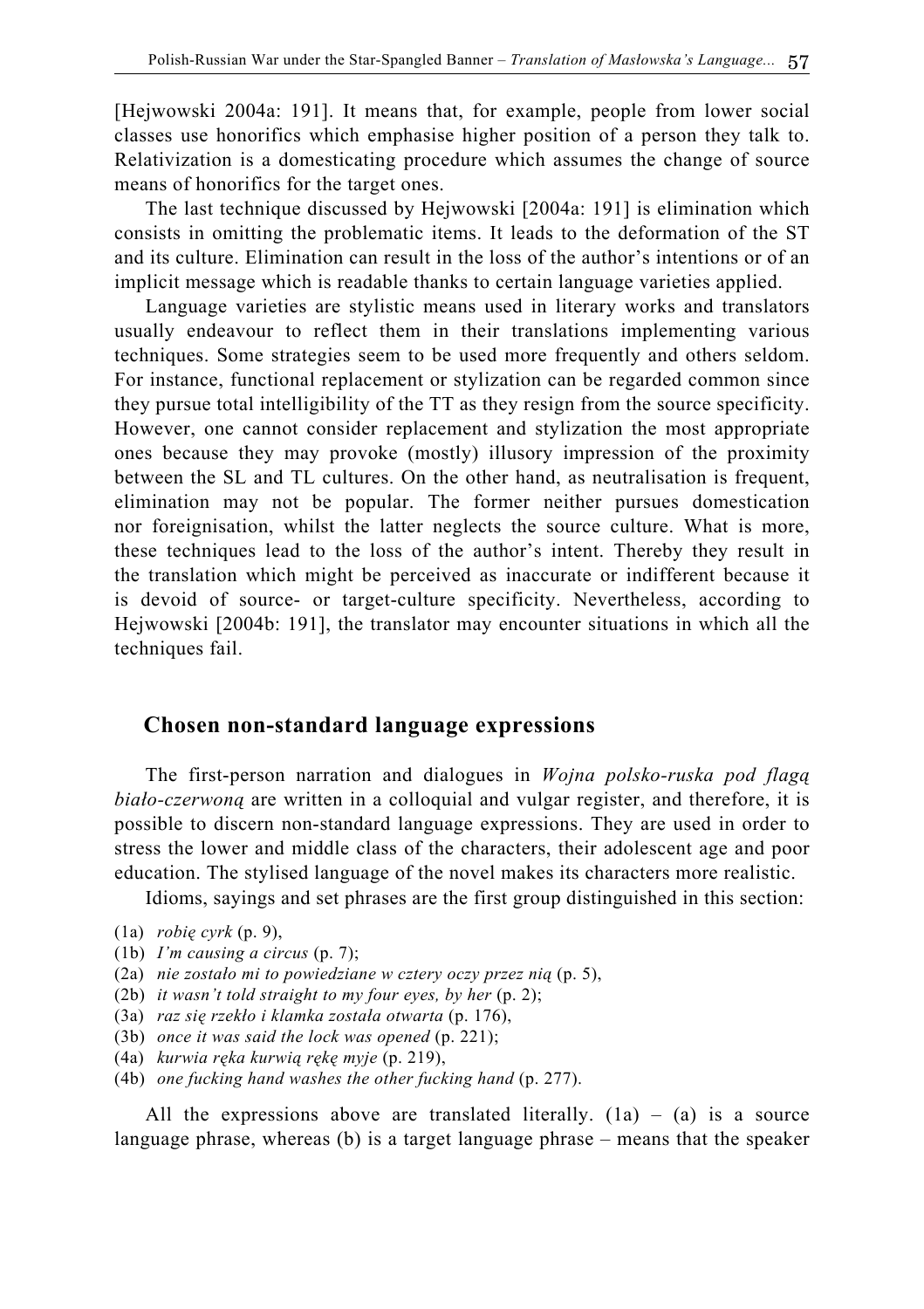is causing confusion. The translator, who is faithful to the Polish language, "causes confusion" himself and creates a phrase not intelligible for the target reader who can take (1b) only literally. Another example, (2a), means that something was not said to somebody directly; face to face, whilst (2b) means that the subject of the sentence has four eyes.

Moreover, in the phrase (3) the translator tries to reflect the author's style and remains faithful to the Polish idiom, though translating "klamka" [handle] into a "lock" seems groundless, unless Paloff strives for a better English collocation with the word "otwarta" [opened]. Nevertheless, the author's style is not successfully rendered because the target reader cannot notice that the phrase is a conversion of the actual idiom "klamka zapadła" [the handle dropped] which means that all is over and there is no return. The expression appears when the protagonist insults his friend and is aware of possible consequences of this act. The expression (3a) proves the word play aimed at displaying Silny's lexicon, whilst (3b) does not reflect it.

The phrase (4a) is a vulgar modification of the idiom "ręka rękę myje" [one hand washes the other hand] which means that two people protect each other as both are involved in "shady deals". The source language phrase (SLP) emphasises the vulgar language of the protagonist and his emotions. The target language phrase (TLP) comprehended literally can be taken as nonsensical.

When translating the above phrases Paloff was, more or less, faithful to the Polish lexicon and syntax. However, as the TLPs are not English idioms they have to be taken literally. This leads to the confusion of the reader who cannot understand the phrases and may have a wrong impression about the author's style.

The following idioms are translated with semantically close phrases:

- (5a) *moi rodzice nie będą sobie flaków wypruwać* [*my parents won't rip their guts out*]  $(p. 16)$ ,
- (5b) *my parents won't tear their guts out* (p. 16);
- (6a) *jedziemy na jednym wózku* [*we're going in the same cart*] (p. 122),
- (6b) *we're in the same boat* (p. 150).

In both examples the translator employs idioms of similar meaning and form. Both (5a) and (5b) mean that the protagonist's parents are not going to strain themselves to do or achieve something but the frequency of their usage is different. The TLP is more rarely used than the SLP (in English it is more often said to sweat one's guts out). (6b) reflects the SLP's meaning of being in the same situation. Both translations domesticate the original phrases and the expressions with their contexts become intelligible for the target reader.

Further examples are translated with different forms:

- (7a) *wpuszczana wiecznie w maliny przez rząd* [*constantly let into raspberries by the government*] (p. 34),
- (7b) *all the time led astray by the government* (p. 38);
- (8a) *ni z gruszki, ni z pietruszki* [*neither from a pear nor a parsley*] (p. 145),
- (8b) *out of the blue clear sky* (p. 182);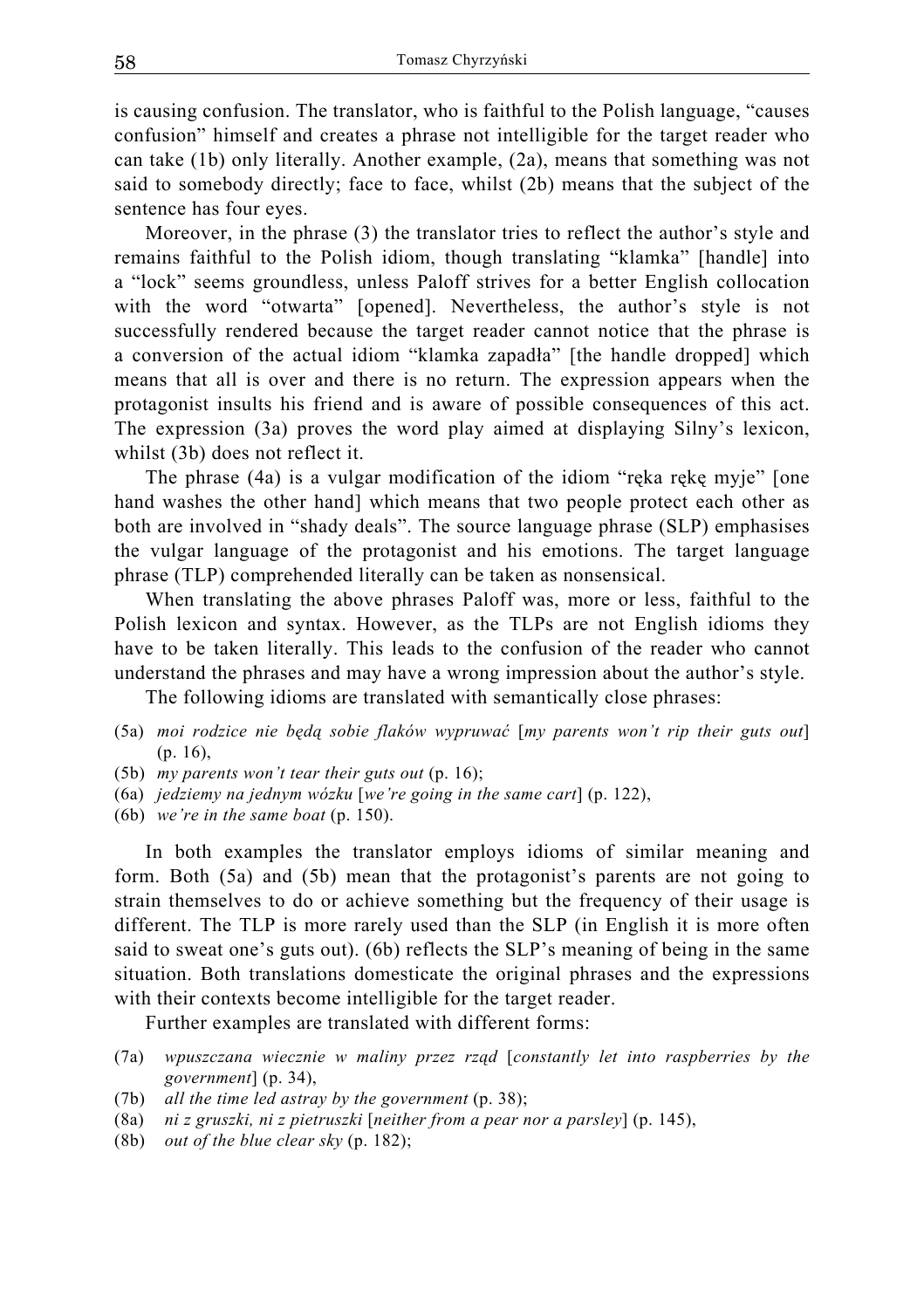- (9a) *Jest takie przysłowie: najciemniej pod latarnią* [*it's the darkest under a street lamp*]*. Oczywiście bez żadnych skojarzeń* (p. 137),
- (9b) *There's that saying: hidden in plain view. Obviously apropos of nothing (p. 171)*;
- (10a) *raz dwa* [*one two*] (p. 121),
- (10b) *chop-chop* (p. 149);
- (11a) *kurczę pieczone* [*roast chicken*] (p. 137),
- (11b) *jeepers* (p. 171).

In this case Paloff uses idioms of a similar meaning but dissimilar form. Both idioms in (7) mean to mislead. However, in the translation there is a change from informal into formal register. Example (8) means "suddenly", whereas both phrases in example (9) mean that it is harder to find something if it is not hidden. Nevertheless, the literal meaning of (9a) together with the second sentence is humorous because in the ST it alludes to "sleeping around". In (9b) such associations are doubtful. Furthermore, example (10) relates to hurrying up and example (11) is an interjection expressing disappointment. The TLPs are transparent for the target reader. Nevertheless, from the perspective of cognitive linguistics they lead to the effacement of the perception of these "phenomena" in the Polish language. All the expressions are domesticated and the TLPs prove a functional approach of the translator.

The phrase (12a) means that somebody claims to tell the truth:

- (12a) *bez ściemy* (p. 28),
- (12b) *without getting all dark* (p. 30).

Paloff, probably, understood the word "ściema" [a colloquialism for a lie] literally as it derives from the verb "ściemniać" [to darken]. The translation (12b) results in a descriptive equivalent which presents the Polish understanding of the act (lying is darkening). However, he could employ an expression of a similar meaning: "not pulling the wool over somebody's eyes". The target reader cannot understand the TLP in other way than literally that the character is not going to dim anything. The translation deforms the message and is confusing.

In the subcategory of common similes and collocations there are expressions translated literally:

- (13a) *staje na baczność jak popieszczona prądem* (p. 134),
- (13b) *stands at attention like she's been jolted with electricity* (p. 167);
- (14a) *moja starsza też kiedyś mi numer taki wywinęła z dżinsami* (p. 91),
- (14b) *the kind of number my old lady once did on my jeans, too* (p. 107).

The phrase (13a) means that somebody suddenly stands still. The translation (13b) can be understood by the target reader but results in the distortion of the author's style because the target reader may consider the simile as invented by Masłowska, whereas it is common in Polish in everyday speech. SLP (14a) means to play pranks on somebody. However, in this context the prank is unintentional – the protagonist's mother washed his jeans which were destroyed while washing. TLP (14b) can be understood by the target reader in a completely different way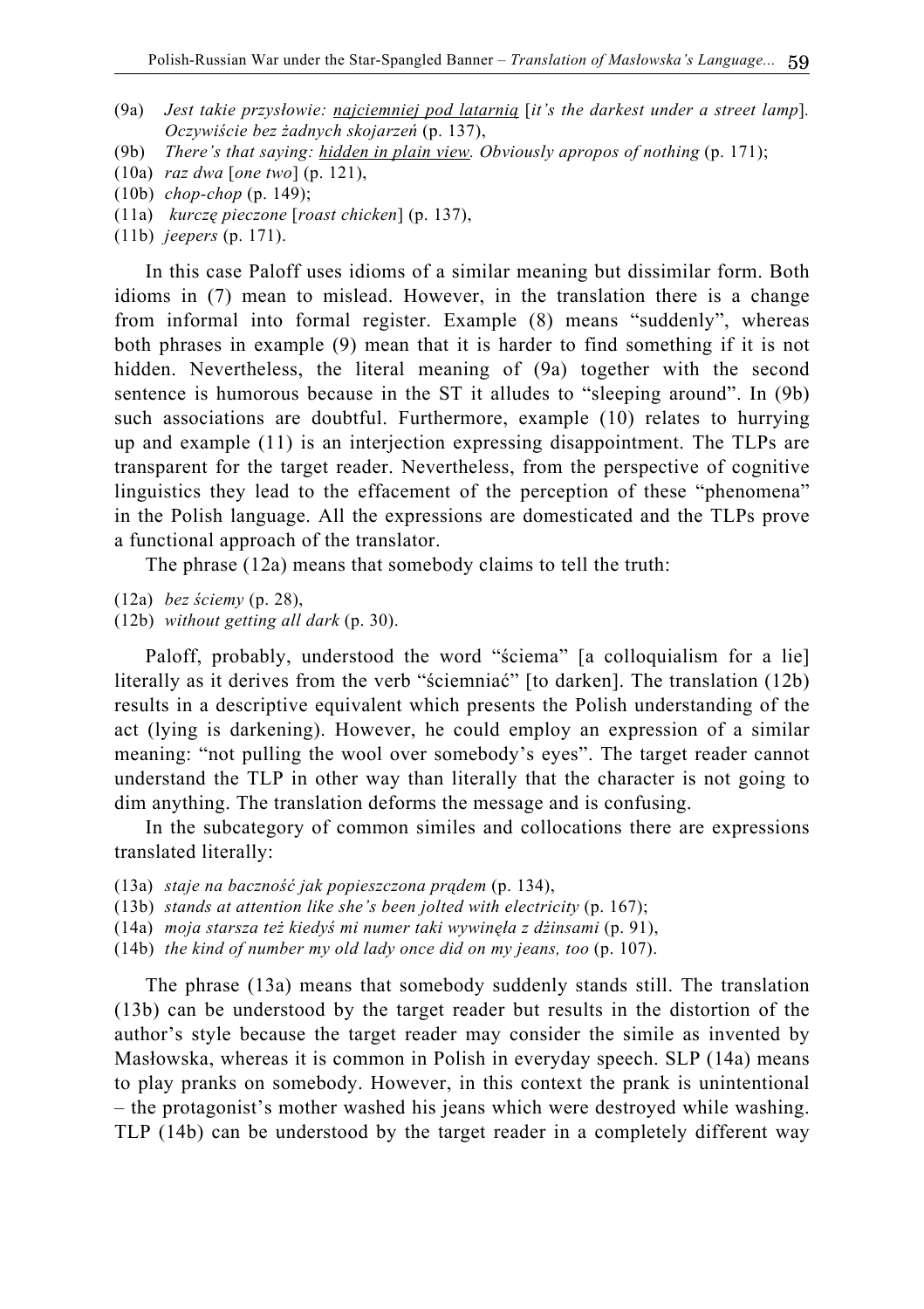because it is not an idiomatic expression in English. The translation changes the meaning. From (14b) it follows that the protagonist's mother trimmed his trousers with an emblem with a number.

Another SLP, (15a), is a common collocation:

- (15a) *czarna godzina* (p. 12),
- (15b) *the witching hour* (p. 10).

The phrase means the worst time when one suffers from the lack of things indispensable for them. The translator replaces it also with a collocation common for the word "hour" (15b). However, the only function of this equivalent is collocating with the word "hour" since the meaning is thoroughly different. It means the time when ghosts appear. Thus, it is mistranslation which leads to different understanding than that intended in the ST.

When translating idioms, sayings and set phrases Paloff domesticated these expressions which seem to have their evident equivalents. On the other hand, he foreignised such phrases which may not be very popular or which he wrongly interpreted. Furthermore, Paloff foreignised idioms creatively modified by Masłowska. As a result, the reader, not aware of the source-culture specificity of the expressions, may not appreciate the author's style. The translator adjusted some phrases to the target reader but also reflected a Polish way of perceiving certain ideas. However, the foreignisation implemented results in numerous misunderstandings, confusion and change of the original content.

Another category distinguished is non-standard language referring to violence, crime and sex. It appears in the book in order to reveal the coarseness of the characters' way of speaking and their manners. These expressions make the literary heroes more realistic representatives of "low life".

The phrase (16a) refers to threatening:

(16a) *to zabije jak psa* (p. 46), (16b) *she'll kill you like a dog* (p. 51).

The literal translation of the phrase may result in misunderstanding by the target reader since it is not a simile common in English. The SLP means to kill with extreme aggression and, literally, as if you were a dog. Whilst, (16b) can be understood that the threatening person is going to be as aggressive as a dog. Thus, (16b) changes the meaning of (16a) which can be wrongly considered as the invention of the author.

Further examples are also connected with the act of threatening:

- (17a) *bo zaraz cię zajebię* (p. 111),
- (17b) *because in a minute I'm going to fuck you up* (p. 133);
- (18a) *miałbyś przesrane w całym mieście* (p. 203),
- (18b) *you'd be on the shit list all over town* (p. 255).

These SLPs: (17a), (18a) are replaced with TLPs of a similar meaning but dissimilar form. In the case of (18), in spite of a different form, the adjective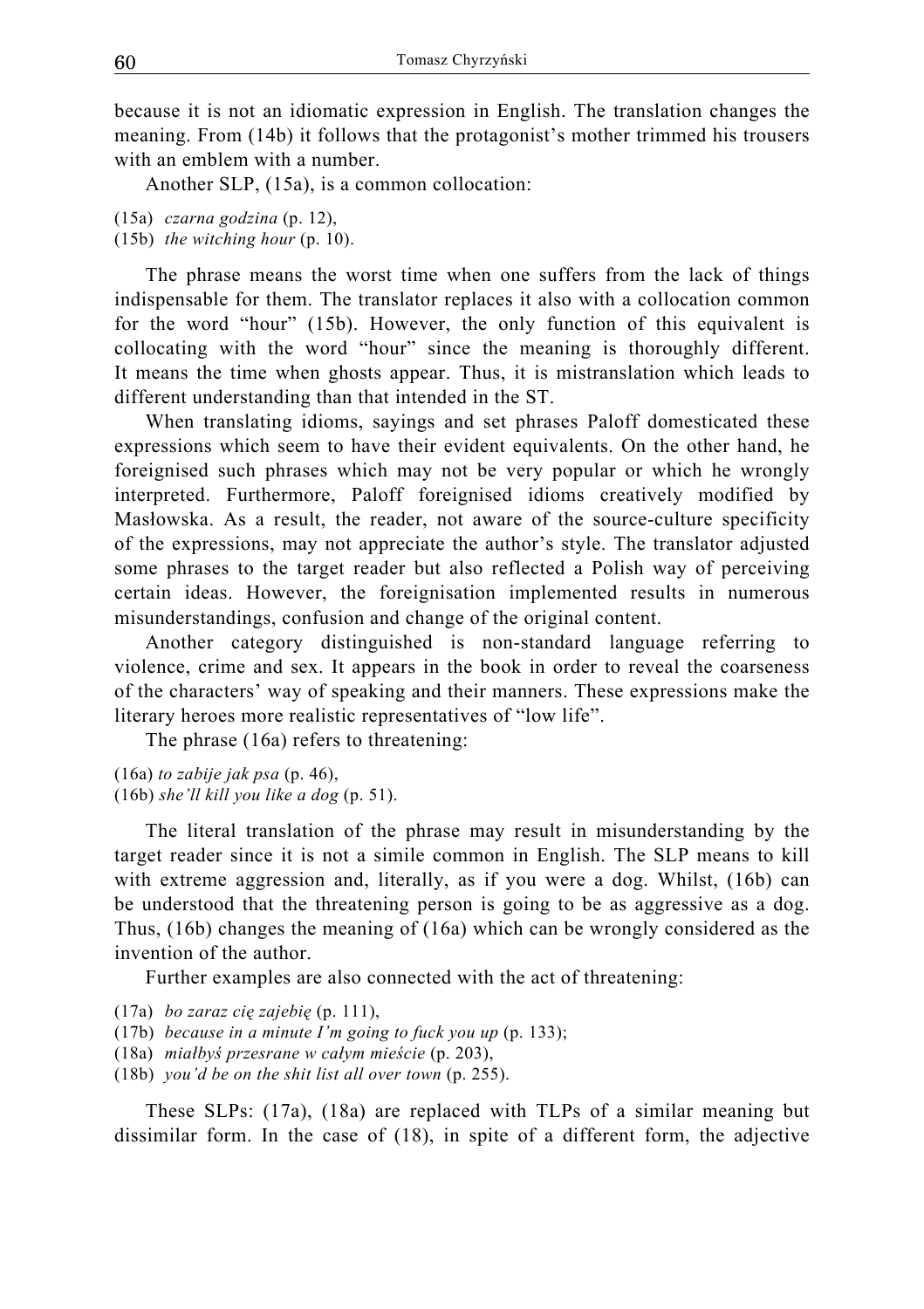"przesrane", deriving from the verb "srać" [to shit], can be associated with "the shit list". Thanks to such domestication the TT is transparent for the target reader.

In the present category there are also non-standard expressions connected with the act of fighting:

- (19a) *załatwiony na maksa* (p. 76),
- (19b) *totally done for* (p. 89);
- (20a) *jakaś dziewczyna się z nią zaczyna* (p. 105),
- (20b) *some girl's starting things with her* (p. 127);
- (21a) *Silny, kogoś ty tak urządził* (p. 107),
- (21b) *Nails, you messed somebody up here* (p. 130);
- (22a) *wtedy Barman przychodzi i mówi do mnie, że są dymy* (p. 13),
- (22b) *then the Bartender comes up and says to me that there's shit going down* (p. 11);
- (23a) *od razu gotowy, żeby wyjść na solo* (p. 22),
- (23b) *willing to go solo right off the bat* (p. 24);
- (24a) *to my dostaniemy z całej pety po pysku* (p. 183),
- (24b) *we'll get seriously bitch-slapped* (p. 230);
- (25a) *Silny, dosyć tego pitolenia się* (p. 111),
- (25b) *Nails, enough of that roughing up* (p. 134);
- (26a) *robi wjazd na chatę* (p. 46),
- (26b) *she's on her way to our place* (p. 51).

All these phrases relate to beating. Paloff employs a stylizing technique of colloquialization. The SLPs are uttered by uneducated teenagers considered the dregs of society. The translator stylises these expressions and employs the vocabulary used by American teenagers from the "gutter". The translation is of domesticating nature. Furthermore, the target reader may have an impression of closeness between Polish and English because in the TLPs there is no trace of the strangeness (unnaturalness) and the target reader knows that the action is settled in Poland.

Moreover, the category contains expressions referring to the trickery:

- (27a) *co się dochrapali* (p. 91),
- (27b) *who made a real killing* (p. 107);
- (28a) *jakieś szwindle i matactwa* (p. 211),
- (28b) *some more swindling and jiggery-pokery* (p. 267);
- (29a) *wiesz, z czym jest grubszy sztapel?* (p. 115),
- (29b) *you know what the meat and potatoes of it is?* (p. 140);
- (30a) *na przekrętach lewych samochodów* (p. 91),
- (30b) *fencing the ripped-off cars* (p. 107);
- (31a) *a nie żadna ściemniona* (p. 173),
- (31b) *and nothing shady* (p. 216);
- (32a) *grubsze malwerchy* (p. 100),
- (32b) *serious embezzlement* (p. 119).

These phrases are colloquial and slang expressions connected with illegal ways of growing rich. In the case of phrases  $(27) - (31)$  Paloff implements the technique of functional replacement (following Hejwowski [2004b] it is a technique applied to language varieties and, in this case, consists in the exchange of Polish slang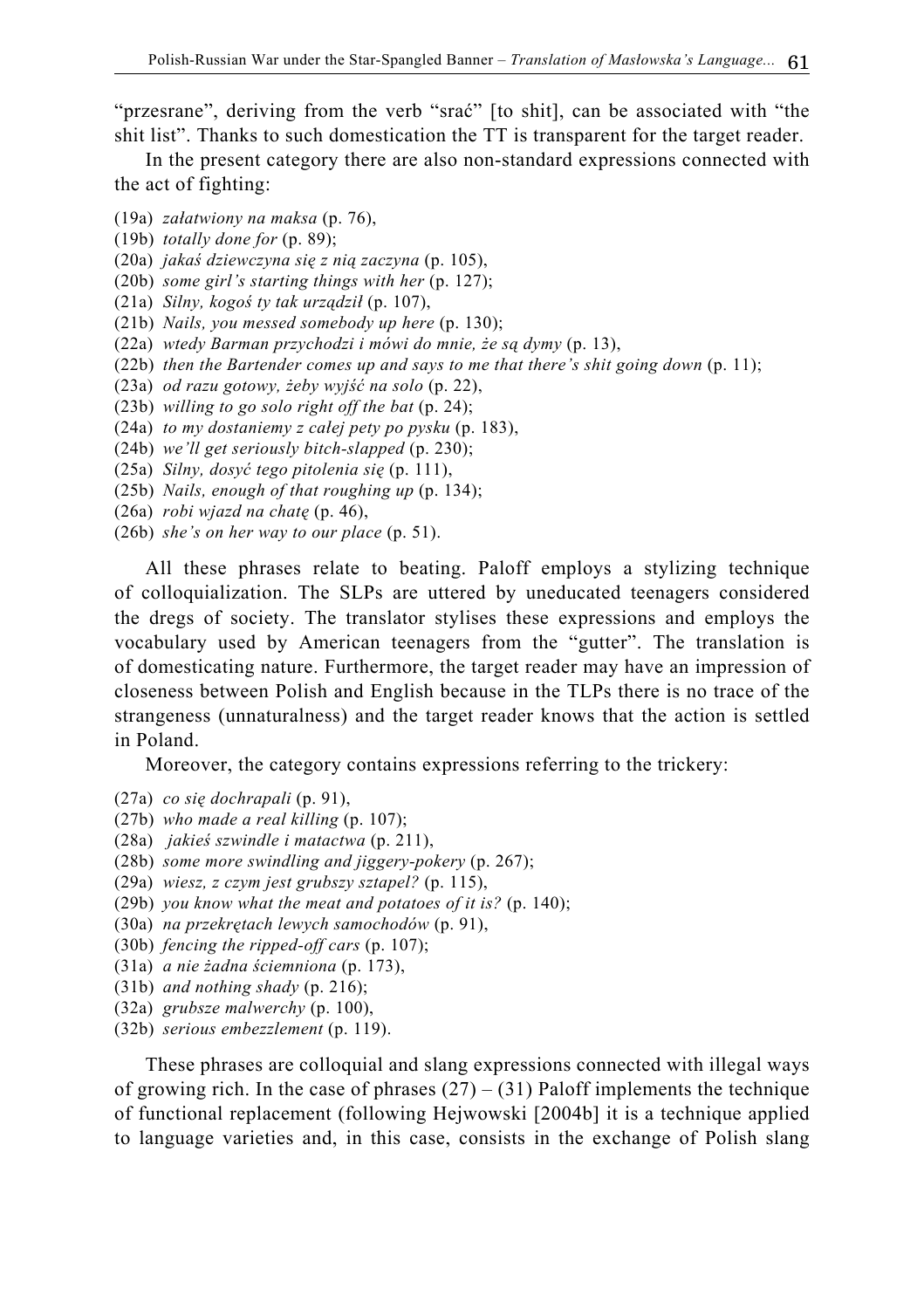with American slangish and colloquial expressions). As a result the TLPs are domesticated and reflect the content of the SLPs. For instance, example (27) means to get a lot of money, whereas example (30) means fencing of stolen cars. However, (32a) is neutralized as it is translated with the expression which is not slangish or colloquial. Thereby, (32b) is neither source nor target culture specific. What is more, it does not reflect the style of the author who deliberately employs colloquial language in the SLP.

In the subcategory of punishing for a criminal offence Paloff uses different techniques:

- (33a) *misiek na Polskę w paszporcie przybity* (p. 130),
- (33b) *a teddy bear for Poland slapped down in the passport* (p. 162);
- (34a) *za co zarówno ja, jak i Lewy, a czy może i nawet nie Andżela, kipniemy* (p. 179),
- (34b) *for which I, and Lefty here as well, and maybe even Angela, too, are going to buy the farm* (p. 224).

The phrase (33a) is translated literally. The SLP refers to the stamp put in a passport in order to prevent departure from a country. The translator preserves the source culture in the translation but (33b) can puzzle the target reader who wonders what a "teddy bear" in a passport is and he or she may not understand the whole context. The expression (34a) refers here to going to jail (in other contexts it could be associated with getting killed). The TLP (34b), which is a functional replacement, distorts the meaning of the SLP. The idiom the translator employs in the TLP changes the meaning of the SLP because the expression "to buy the farm" means only "to die". The TLP not only lacks the source culture specificity but also results in misunderstanding through mistranslation.

Paloff decided to domesticate most of the analysed expressions connected with violence and crime. He probably wanted these phrases to sound natural to the target reader and reflect the background of the characters. The translator foreignised only two expressions which he must have recognised as not important for the plot (connected with threatening and punishment) or he wrongly considered them meaningful literally.

A further category of non-standard language includes expressing emotional states and conditions. In this case the translator employs the technique of functional replacement as well as literal translation:

- (35a ) *ból w bańce* (p. 45),
- (35b) *pain in my skull* (p. 50);
- (36a) *wyluzuj się trochę* (p. 138),
- (36b) *chill out a bit* (p. 172);
- (37a) *wtedy już na luzie całkiem* (p. 163),
- (37b) *then, totally laid-back* (p. 202);
- (38a) *dłużej nie wyrobię* (p. 217),
- (38b) *I won't go for that anymore* (p. 275);
- (39a) *a teraz cię zatkało* (p. 221),
- (39b) *and now you're stumped* (p. 280);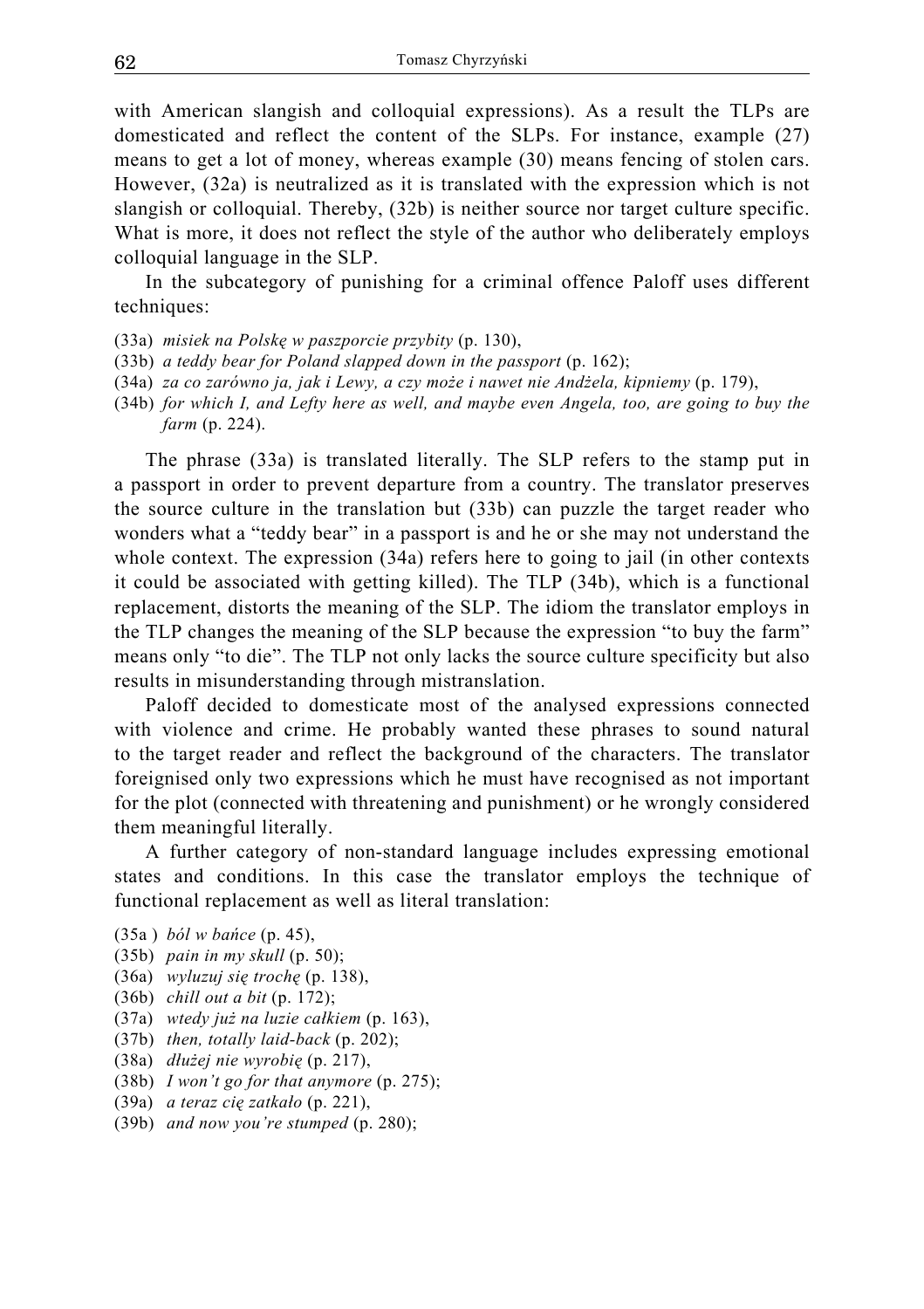- (40a) *chyba na tyle nie mam jeszcze blachy pogięte, żebym nie pamiętał* (p. 174),
- (40b) *maybe I don't have a screw so loose yet that I wouldn't remember* (p. 218);
- (41a) *ocipiałeś?* (p. 102),
- (41b) *have you lost your fucking mind?* (p. 122).

These phrases are translated with their American English equivalents. The way the above states are expressed in the Polish language disappears. The target reader is not introduced into a different manner of cognizing the same concepts. The TT reflects the ideas of the ST but may result in the target reader's conclusion that the emotional states presented are perceived in the same way in Polish and English.

On the other hand, the following TLPs are literal renderings:

- (42a) *ta pisze dalej, ma tak wolny zapłon* (p. 191),
- (42b) *that one keeps writing, she has such slow ignition* (p. 240);
- (43a) *sama trzęsie dupą* (p. 50),
- (43b) *she's quaking right down to her ass* (p. 57);
- (44a) *rozkurwiony jestem na całej linii* (p. 176),
- (44b) *I'm fucking pissed all the way down the line* (p. 220).

The phrase  $(42a)$  refers to slow thinking,  $(43a)$  expresses fear and  $(44a)$  – anger. The target reader gets acquainted with the Polish manner of expressing the given states. Nevertheless, as the TLPs are not natural for English they may be considered a result of the author's creativity.

Paloff domesticated phrases analysed in this category implementing functional replacement. Nonetheless, he also chose foreignisation which he applied only occasionally. Thus, the translation results in the linguistic adjustment to the target reality with a little of foreign flavour.

The expressions categorised as referring to the act of speech are also rendered with functional replacement:

- (45a) *nie będę ściemniał za dużo* (p. 78),
- (45b) *I'm not going to beat too much around the bush* (p. 91);
- (46a) *bo my tu gadu gadu* (p. 101),
- (46b) *because here we're chit-chatting* (p. 121);
- (47a) *drze mordę Lewy* (p. 175),
- (47b) *Lefty screams bloody murder* (p. 218);
- (48a) *ona nawija bez końca* (p. 63),
- (48b) *she prattles on without end* (p. 73);
- (49a) *Silny, nie pierdol od rzeczy* (p. 108),
- (49b) *Nails, don't get off the fucking point* (p. 131);
- (50a) *uda jej się na coś więcej mnie naciągnąć* (p. 128),
- (50b) *she'll wheedle something out of me* (p. 158).

The translation results in the domestication of these TLPs. In the case of (47a) unidiomatic expression is changed into an idiom. The translation does not reflect the Polish phraseology but demonstrates the semantics of the original messages and imitates the author's colloquial style.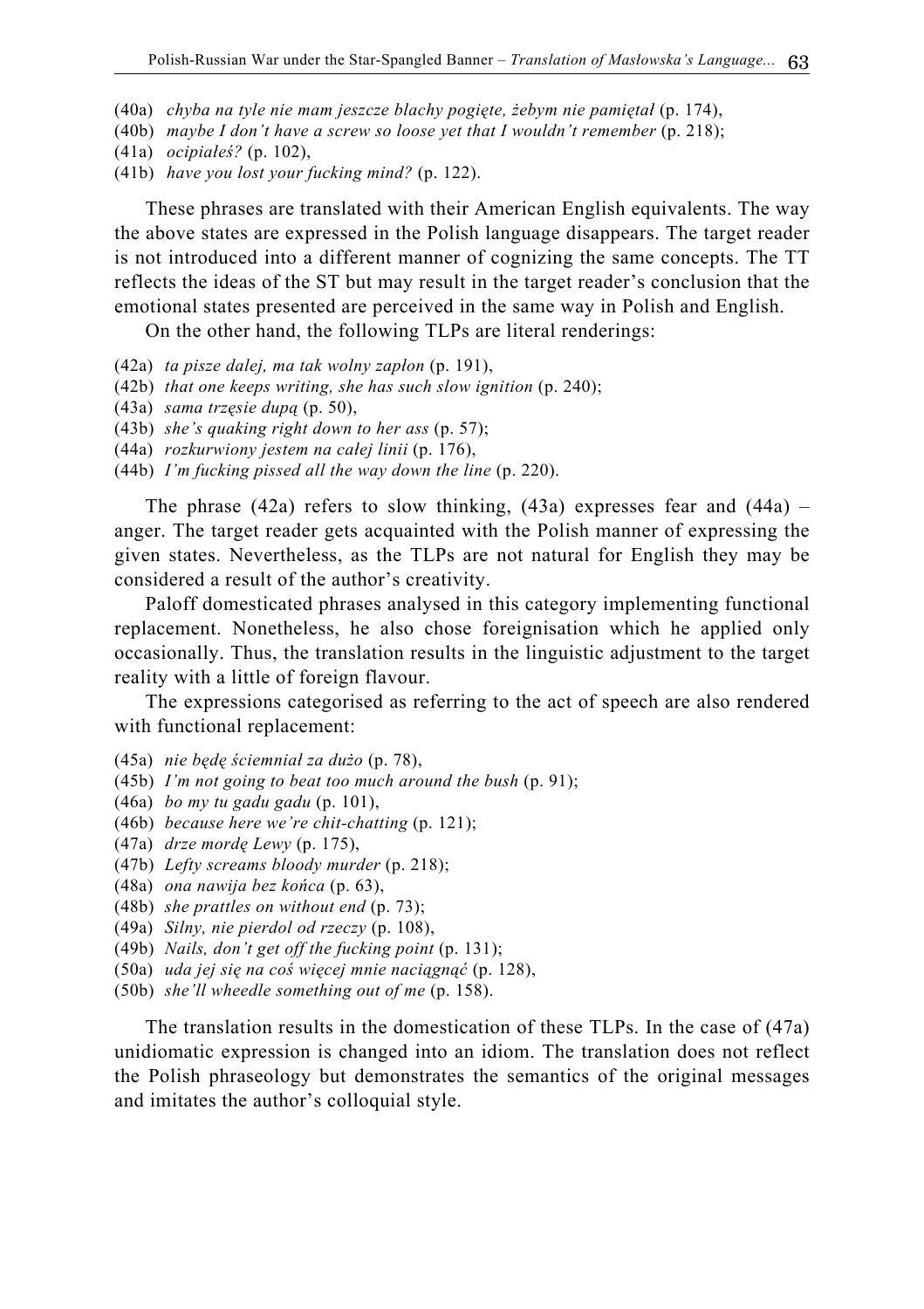In the translation of phrases connected with having knowledge, the translator implements two techniques:

- (51a) *czaisz?* (p. 200),
- (51b) *get it?* (p. 252);
- (52a) *i jestem tego tak na bank pewien, jak swego imienia, nazwiska* (p. 144),
- (52b) *and you can bet on this like on your first and last name* (p. 180).

These SLPs are replaced with American colloquial equivalents and the TLPs do not reflect the Polish cognition of the acts of having knowledge but domesticate them.

- (53a) *to już wyczaiłem* (p. 136),
- (53b) *I've already worked on that* (p. 169);
- (54a) *dostali cynk* (p. 141),
- (54b) *get the message* (p. 176).

However, the SLPs above are neutralized in the TLPs. The translation generalises the cultural specificity but the context remains comprehensible for the target reader.

References to consuming are mainly domesticated and translated with functional replacement:

- (55a) *daj łyka* (p. 127),
- (55b) *give me a sip* (p. 158);
- (56a) *wpierdalam te mlec*zka (p. 75),
- (56b) *I put a fucking dent into those Milkies* (p. 87);
- (57a) *najebiemy się* (p. 134),
- (57b) *let's get fucked up* (p. 167).

However, (58a) is translated literally:

- (58a) *które niezwłocznie wciągam* (p. 72),
- (58b) *which I promptly inhale* (p. 84).

The TLP leads to misunderstanding of such a foreignised expression. The SLP refers to eating, whilst the TLP describes breathing in. The context may confuse the target reader who can consider that such meaning was also intended in the ST.

One more category of non-standard language expressions are drug-related ones:

- (59a) *naspidowana jak świnia* (p. 16),
- (59b) *sprung like a chicken* (p. 15);
- (60a) *jest upalona* (p. 11),
- (60b) *she's stoned* (p. 9);
- (61a) *urwany film* (p. 20),
- (61b) *blacking out* (p. 21);
- (62a) *czy ja albo mój bracki mamy jakieś ziele* (p. 106),
- (62b) *do I or my bro have any herb* (p. 129);
- (63a) *jak ci mało, to sobie po kablach daj* (p. 114),
- (63b) *if it's not enough for you, go string yourself up* (p. 138);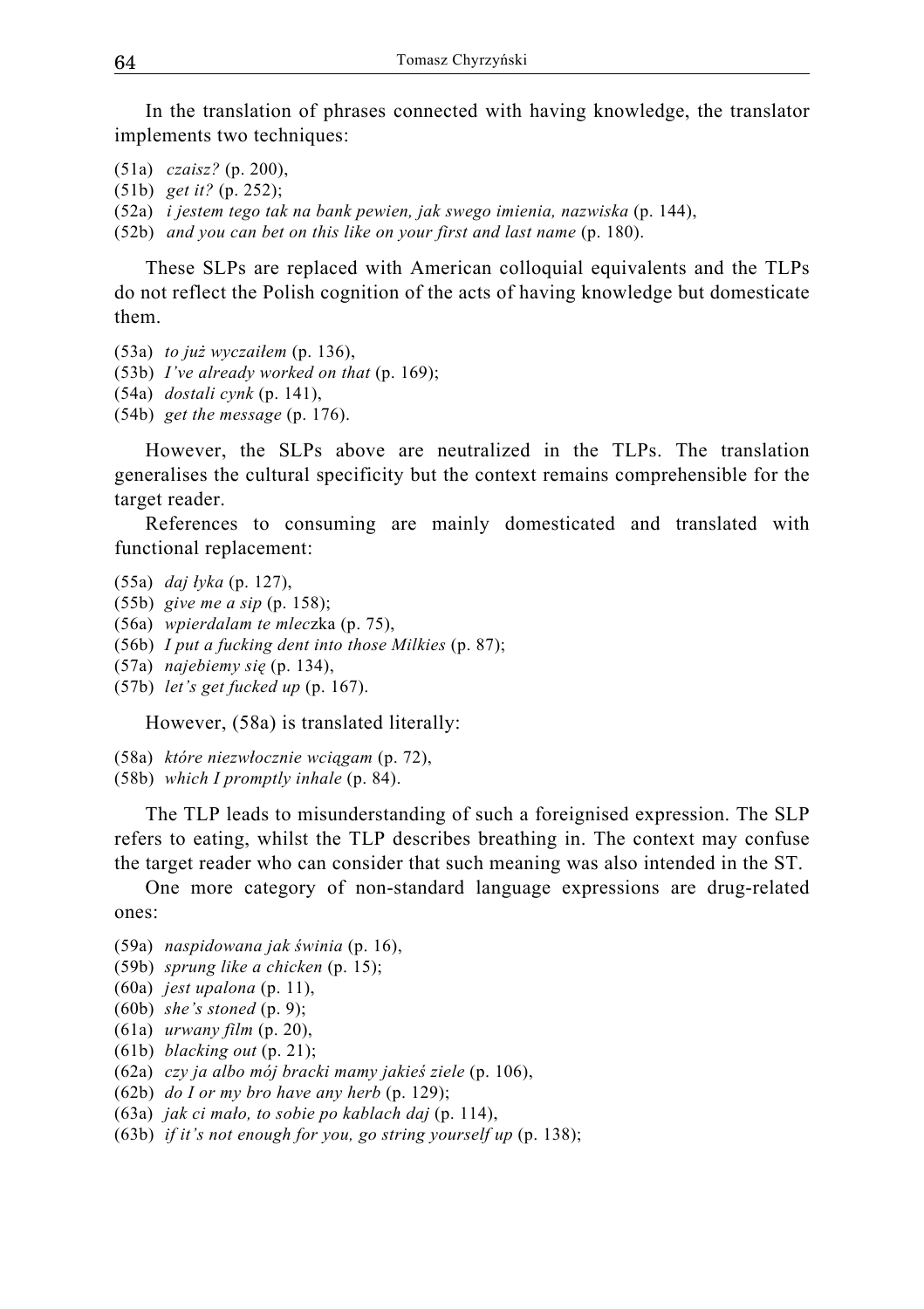- (64a) *całego rzuta* (p. 170),
- (64b) *whole dose* (p. 211).

These phrases are rendered with functional replacement as well. The source culture way of perceiving acts of taking or being under the influence of drugs is not visible in this domesticating translation but the TLPs reflect the source meaning.

Nevertheless, the phrase below is neutralized:

- (65a) *Czy Kacper ćpa?* (p. 139),
- (65b) *Does Kacper do drugs?* (p. 173).

Thus, cultural specificity is lost but the target reader understands the message despite the neglect of the colloquialization introduced by Masłowska.

#### **Conclusions**

Most of the non-standard language expressions were domesticated. These elements are of metaphoric and idiomatic nature. When translated literally in order to reflect Polish "manner of speaking" these expressions may be completely unintelligible. The translator's decision can result from the dominant function of the target culture which does not seem prepared for such linguistic innovations. In American literary polysystem Polish literature translated into English takes a peripheral position. Furthermore, these elements when adjusted to the target reality, as it was stated by Gutt [1991], are meaningful for the readers who do not have to exert themselves to understand the text. Nevertheless, it is hard to say that Paloff's translation results in such a stylistic effect as the original. As Venuti [1995] noticed, it is possible to exchange a source language variety with the target one but it cannot be successful since it does not release the whole repertoire of the TL. Although Hejwowski [2004] and Berezowski [1997] take such a solution into consideration and treat it as a translation technique, in accordance with Berman's theory [1985], the functional approach followed by Paloff at this level led to the destruction of vernacular networks because it can seem paradoxical when Polish characters settled in Polish reality use colloquial language of American teenagers. However, some of the expressions are of foreignising nature and are translated mainly literally, thus they give the target reader a feeling of oddity of the characters' language.

The analysis conducted proves the difficulty of preserving the non-standard language in the translation which could reflect the author's style and not deform the original meaning. Moreover, the dominance of domestication proves the significance of language for a culture-bound literary work which is comprehensible only when the language does not cause confusion.